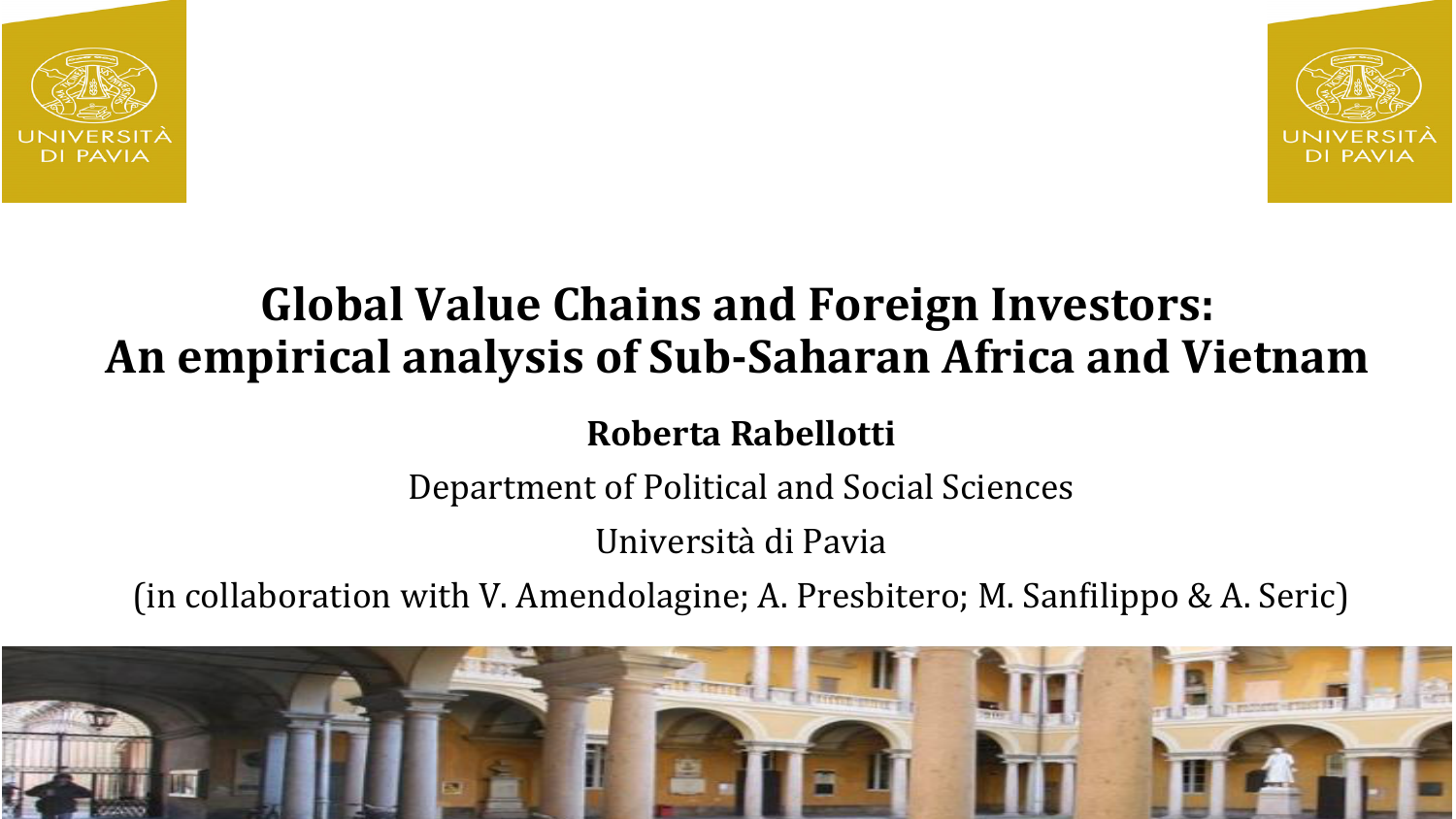## Aim of the paper

- Depending on the characteristics of the host country and industry, among which the position in GVCs, as well as on the capabilities of the local firms, foreign investors decide:
	- how much to source locally;
	- whether to transfer key resources such as technology and knowledge to their local suppliers;
- Therefore, the developmental impact of FDIs depends on these factors.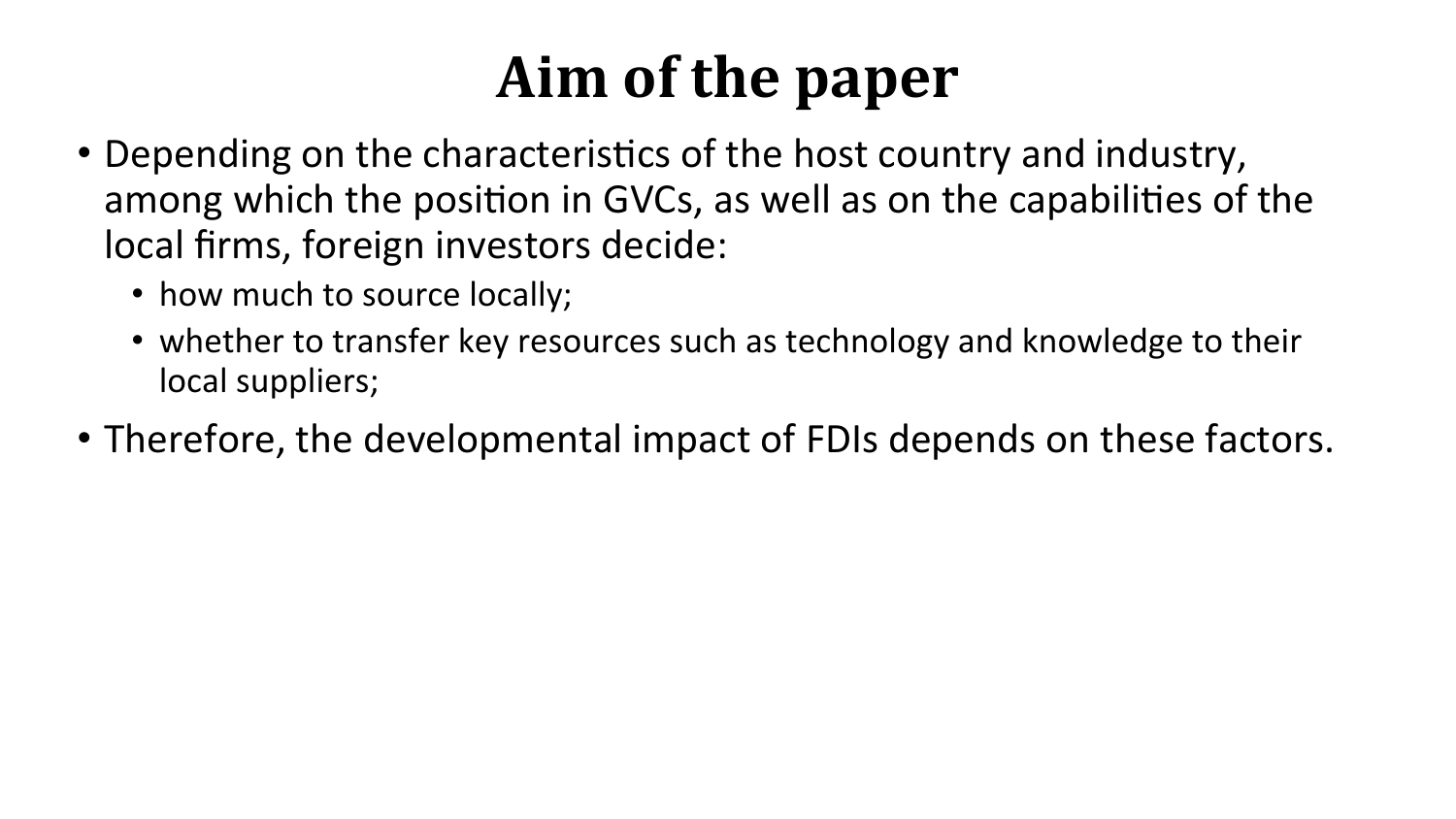## **Research question**

- Is the position in GVCs of a country impacting on the local sourcing strategies of foreign investors?
- The empirical analysis is undertaken in 19 Sub-Saharan African (SSA) countries and in Vietnam taking advantage of two original firm-level surveys collected by UNIDO: the African Investor Survey (AIS) on 19 Sub-Saharan countries and the Vietnam Industrial Survey (VIS).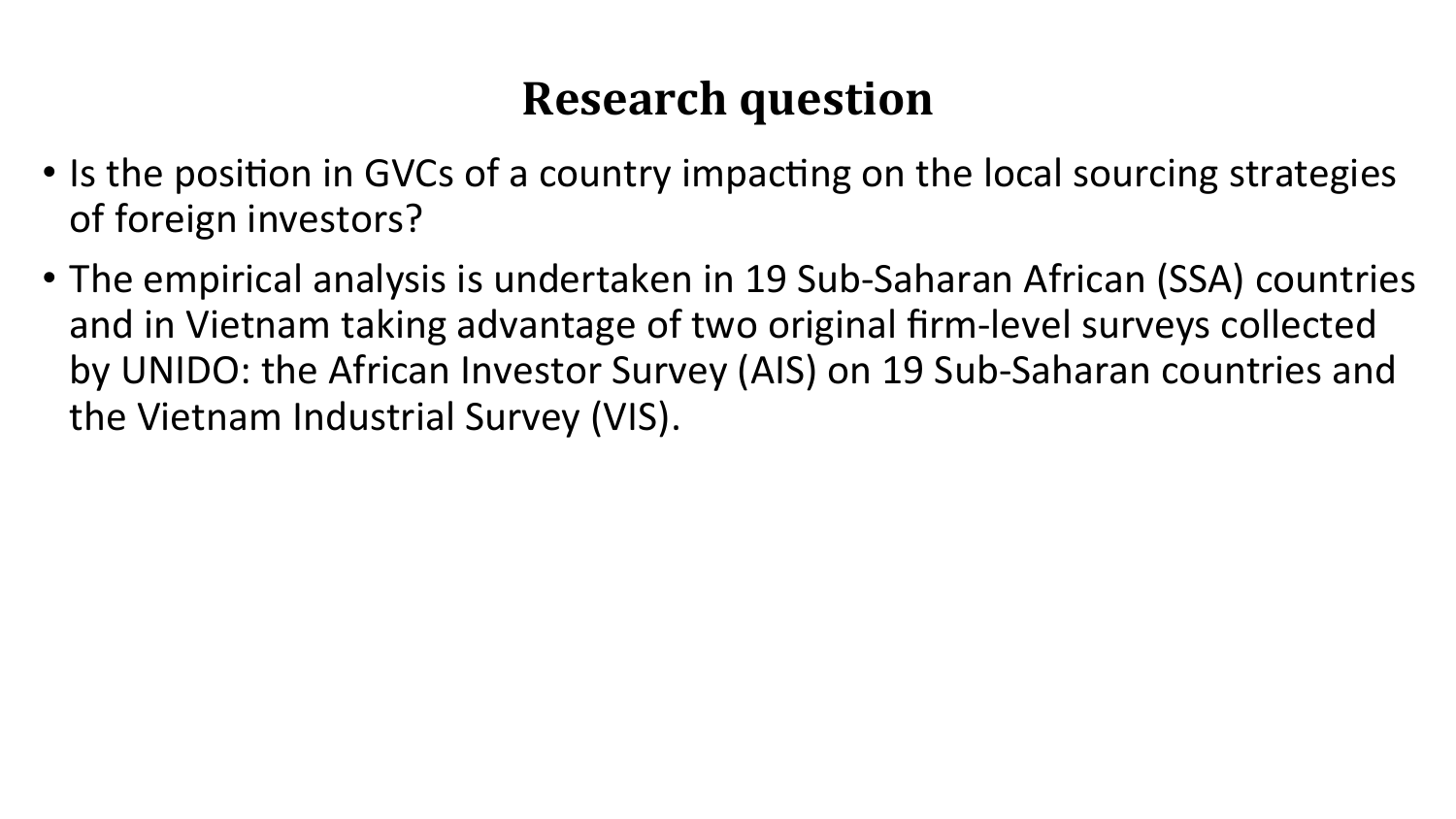|                                                                         |                                                            | SSA          | Vietnam      |
|-------------------------------------------------------------------------|------------------------------------------------------------|--------------|--------------|
| Foreign                                                                 |                                                            |              |              |
| investor                                                                | % of MNC investments                                       | 37.2         | 66.6         |
|                                                                         | % of foreign entrepreneurs (FE_INV)                        | 50.5         | 21.7         |
| Investment                                                              | % of greenfield (GREENFIELD)                               | 84.4         | 87.4         |
|                                                                         | Average # of years since the first investment (INV_AGE)    | 16.8         | 8.9          |
| <b>Motivation</b>                                                       | Market seeking (MKT SEEKING)                               | 74.3         | 42.4         |
|                                                                         | Efficiency seeking                                         | 6.5          | 43.0         |
| Location<br>factors<br>(Average<br>score of<br>perceived<br>importance: | Political stability                                        | 2.65         | 2.55         |
|                                                                         | Economic stability                                         | 2.64         | 2.55         |
|                                                                         | Transparency of business regulations and legal framework   | 2.27         | 2.19         |
|                                                                         | Local market                                               | 2.46         | 2.16         |
|                                                                         | Labor costs                                                | 2.35         | 2.50         |
|                                                                         | Skills availability                                        | 2.40         | 2.37         |
| 1 non                                                                   | Raw materials                                              | 2.29         | 1.94         |
| important,                                                              | Local suppliers                                            | 2.14         | 2.14         |
| 2 important,<br>3 very                                                  | <b>Incentives</b>                                          | 2.03         | 2.12         |
| important)                                                              | <b>Bilateral</b> agreements                                | 2.04         | 2.16         |
|                                                                         | <b>Infrastructures</b>                                     | 2.42         | 2.39         |
|                                                                         | Export market                                              | 1.92         | 2.06         |
|                                                                         | Markets                                                    | 29.4         | 70.7         |
|                                                                         | Tax                                                        | 34.5         | 91.9         |
|                                                                         | Strategic partners (i.e. commercial, legal, human resource |              |              |
| Type of                                                                 | management partners)                                       | 20.2<br>46.0 | 48.1<br>85.9 |
| information                                                             | Procurement regulations                                    |              |              |
| received<br>from                                                        | Procedures and regulations for doing business              | 49.3         | 82.4         |
|                                                                         | Services availability                                      | 24.7         | 70.7         |
| <b>Investment</b><br>Promotion                                          | Sites (land, office, factory)                              | 30.7         | 68.0         |
| <b>Agencies</b><br>(yes/no)                                             | Facilitating building construction                         | 19.3         | 70.6         |
|                                                                         | Skills availability                                        | 17.5         | 69.7         |
|                                                                         | Complaint resolution (i.e. labor, customs)                 | 30.4         | 68.6         |
|                                                                         | Access to credit                                           | 21.5         | 55.0         |
|                                                                         | Access to suppliers, buyers                                | 18.3         | 56.6         |
|                                                                         | <b>Technological</b> support                               | 16.0         | 49.5         |

#### Table 1. Main characteristics of foreign investors/investment by host countries

Source: UNIDO AIS and VIS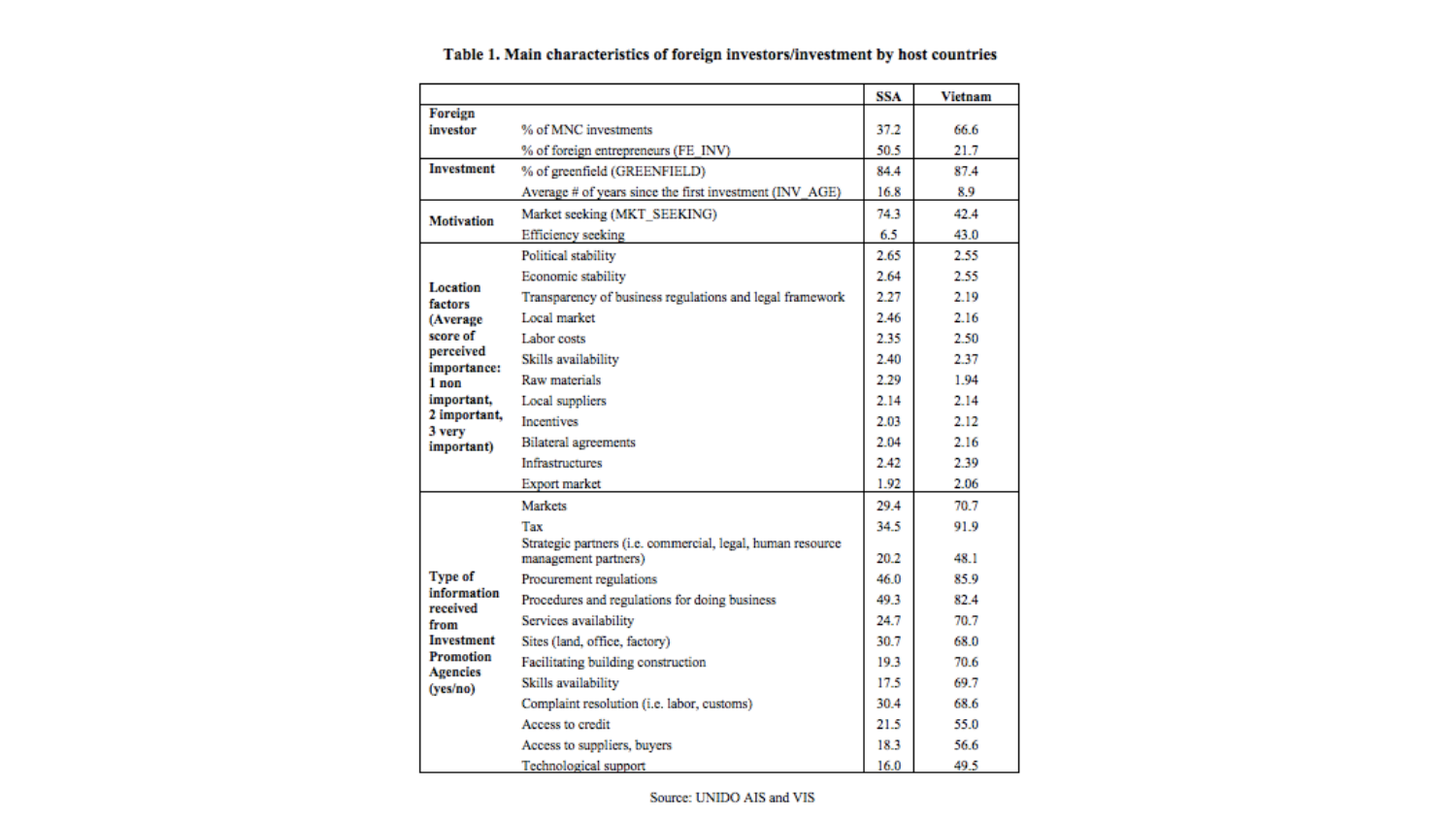|                                                                   | SSA   | Vietnam |
|-------------------------------------------------------------------|-------|---------|
| # Domestic suppliers                                              | 18.90 | 50.69   |
| # Domestic suppliers in long term relations                       | 5.68  | 23.57   |
| Exports to parent (% of total export)                             | 14.4  | 66.4    |
| Origin of inputs (% of total value)                               |       |         |
| Domestic inputs                                                   | 22.29 | 18.18   |
| Inputs from parent firm                                           | 14.33 | 23.15   |
| Direct imported inputs                                            | 49.86 | 38.43   |
| Indirect imported inputs                                          | 10.47 | 2.28    |
| Assistance to local suppliers (% of total assistance<br>received) |       |         |
| Quality upgrade                                                   | 34.1  | 25.0    |
| Technology transfer                                               | 46.0  | 39.8    |
| Efficiency upgrade                                                | 15.8  | 11.1    |
| Access to financial capital                                       | 20.5  | 13.2    |
| Training                                                          | 19.5  | 7.0     |
| Collaboration                                                     | 18.7  | 23.3    |

#### Table 2. Linkages with local suppliers

Source: UNIDO AIS and VI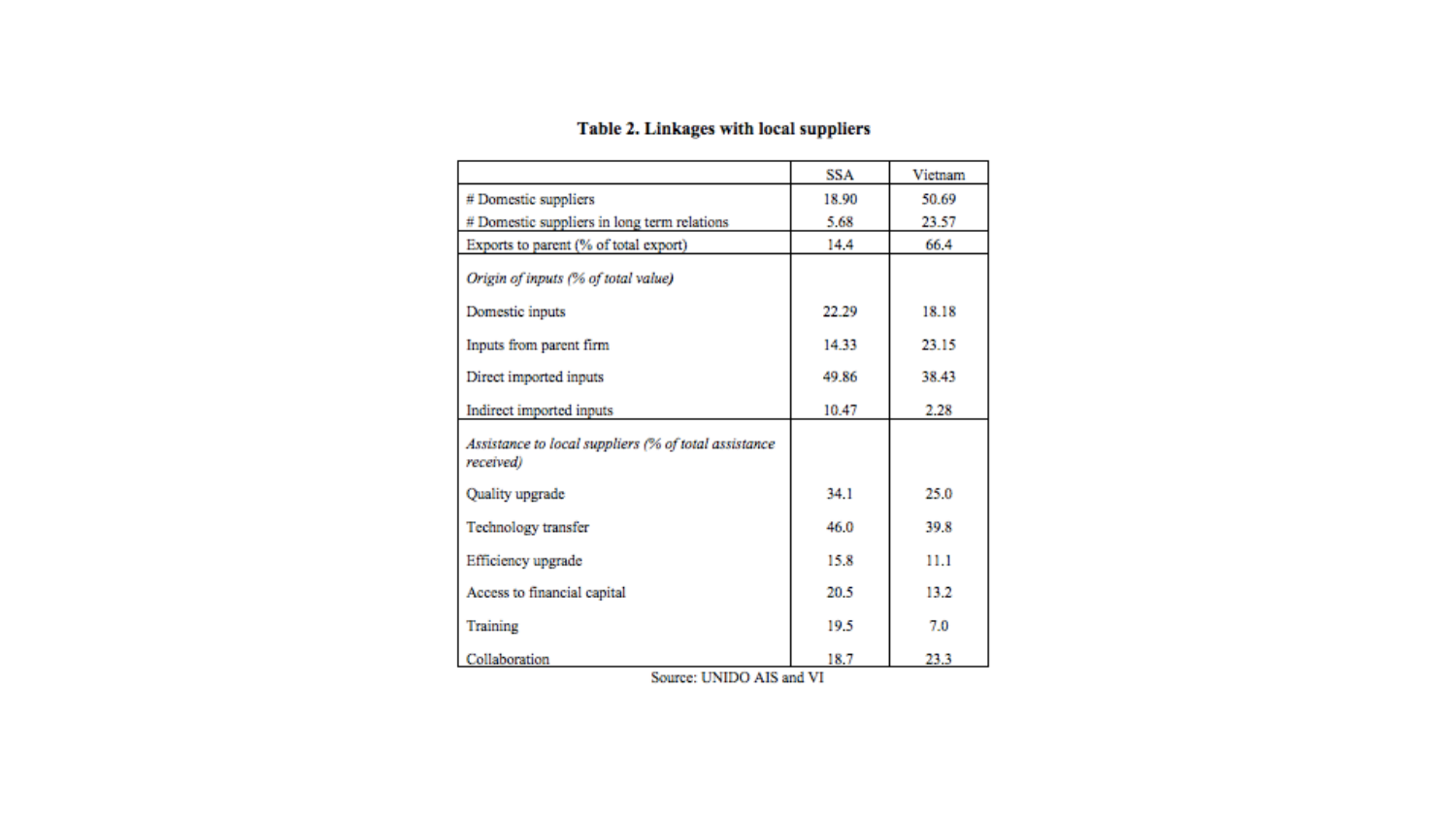### **GVC** Indicators

• To investigate whether the position of a host country in Global Value Chains, impact on the quantity and quality of the local linkages established by foreign investors, we use UNCTAD-Eora database.

| <b>Project</b>                                    | <b>Institution</b>                                            | <b>Data sources</b>                                                                                                 | <b>Countries</b> | <b>Industries</b>                        | <b>Years</b>                                     | <b>Comments</b>                                                                                                                                                          |
|---------------------------------------------------|---------------------------------------------------------------|---------------------------------------------------------------------------------------------------------------------|------------------|------------------------------------------|--------------------------------------------------|--------------------------------------------------------------------------------------------------------------------------------------------------------------------------|
| <b>UNCTAD-Eora</b><br><b>GVC Database</b>         | <b>UNCTAD/Eora</b>                                            | National<br>supply-use<br>and I-O tables,<br>and I-O tables<br>from Eurostat.<br>IDE-JETRO and<br>OECD <sup>1</sup> | 187              | 25-500<br>depending<br>on the<br>country | 1990-2010                                        | "Meta" database drawing<br>together many data sources<br>and interpolating missing<br>points to provide broad and<br>consistent coverage, even of<br>data-poor countries |
| Inter-Country-<br>Input-Output<br>model (ICIO)    | <b>OECD/WTO</b>                                               | National I-O<br>tables                                                                                              | 40               | 18                                       | 2005,<br>2008, 2009                              | Based on national input-output<br>tables harmonised by the<br>OECD                                                                                                       |
| Asian International<br>I-O tables                 | <b>Institute of</b><br>Developing<br>Economies<br>(IDE-JETRO) | <b>National</b><br>accounts and<br>firm surveys                                                                     | 10               | 76                                       | 1975, 1980,<br>1985, 1990,<br>1995,2000,<br>2005 | US-Asian tables.<br>Also bilateral tables, including<br>China-Japan.                                                                                                     |
| Global Trade<br><b>Analysis Project</b><br>(GTAP) | Purdue<br><b>University</b>                                   | <b>Contributions</b><br>from individual<br>researchers and<br>organisations.                                        | 129              | 57                                       | 2004, 2007                                       | Non-official dataset.<br>Includes data on areas such as<br>energy volumes, land use, CO2<br>emissions and international<br>migration.                                    |
| World Input-<br><b>Output Database</b><br>(WIOD)  | Consortium of<br>11 institutions.<br>EU funded.               | National supply-<br>use tables                                                                                      | 40               | 35                                       | 1995-2009                                        | Based on official national<br>accounts statistics.<br>Uses end-use classification to<br>allocate flows across partner<br>countries                                       |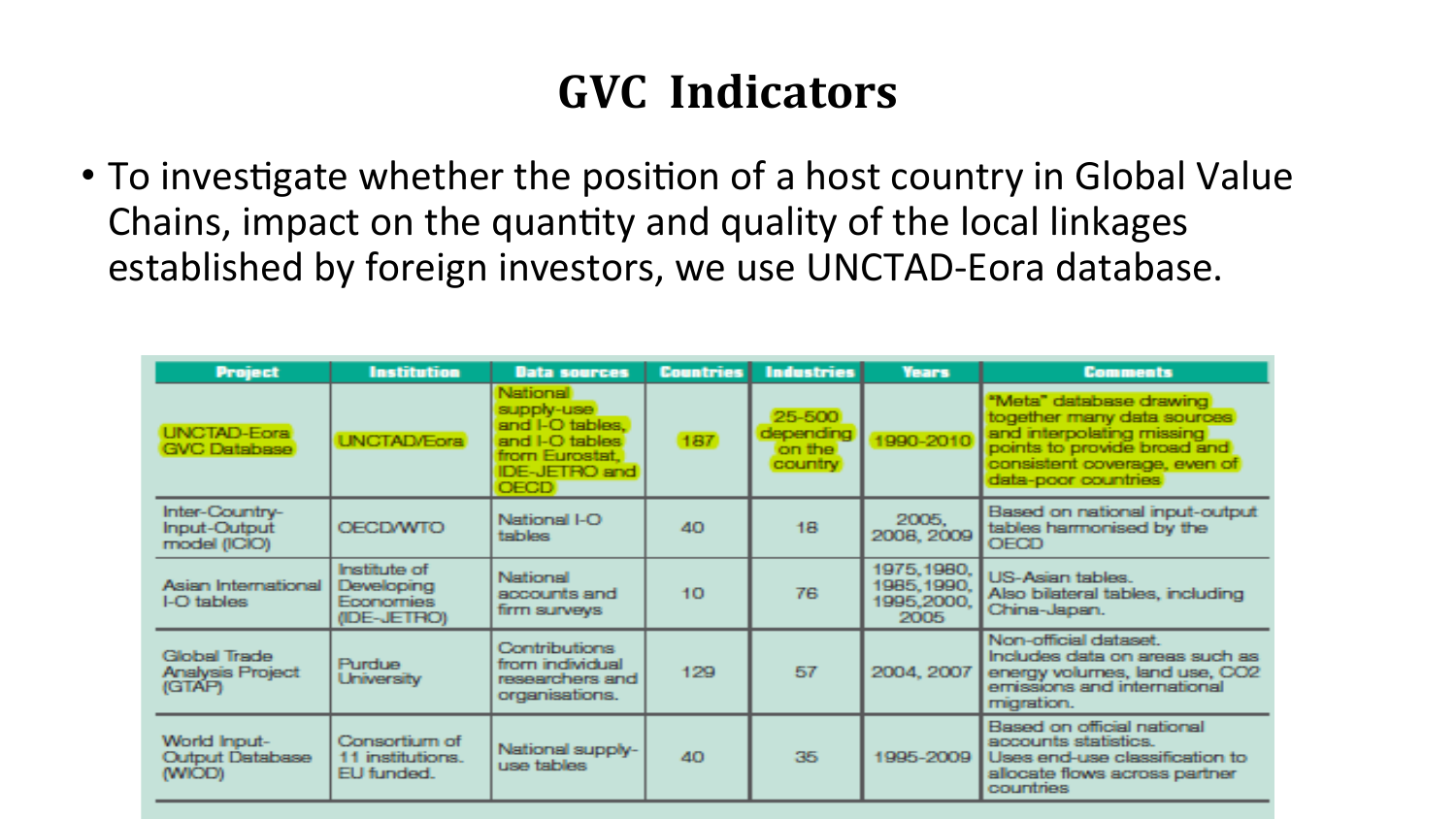### **Main characteristics of UNCTAD-Eora**

- Eora is based on multi-region input-output table (MRIO)
- It brings together different data sources (Input-output tables and main aggregates data from national statistical offices; Eurostat, IDE/JETRO and OECD; UN System of National Accounts, UNCOMTRADE);
- Its main advantage is the use of algorithms that put together unrelated data and minimize accounting discrepancies irrespective of the type of the underlying data, allowing the inclusion of data poor countries;
- It uses input-output tables to estimate the import content ratio in exports and value added trade.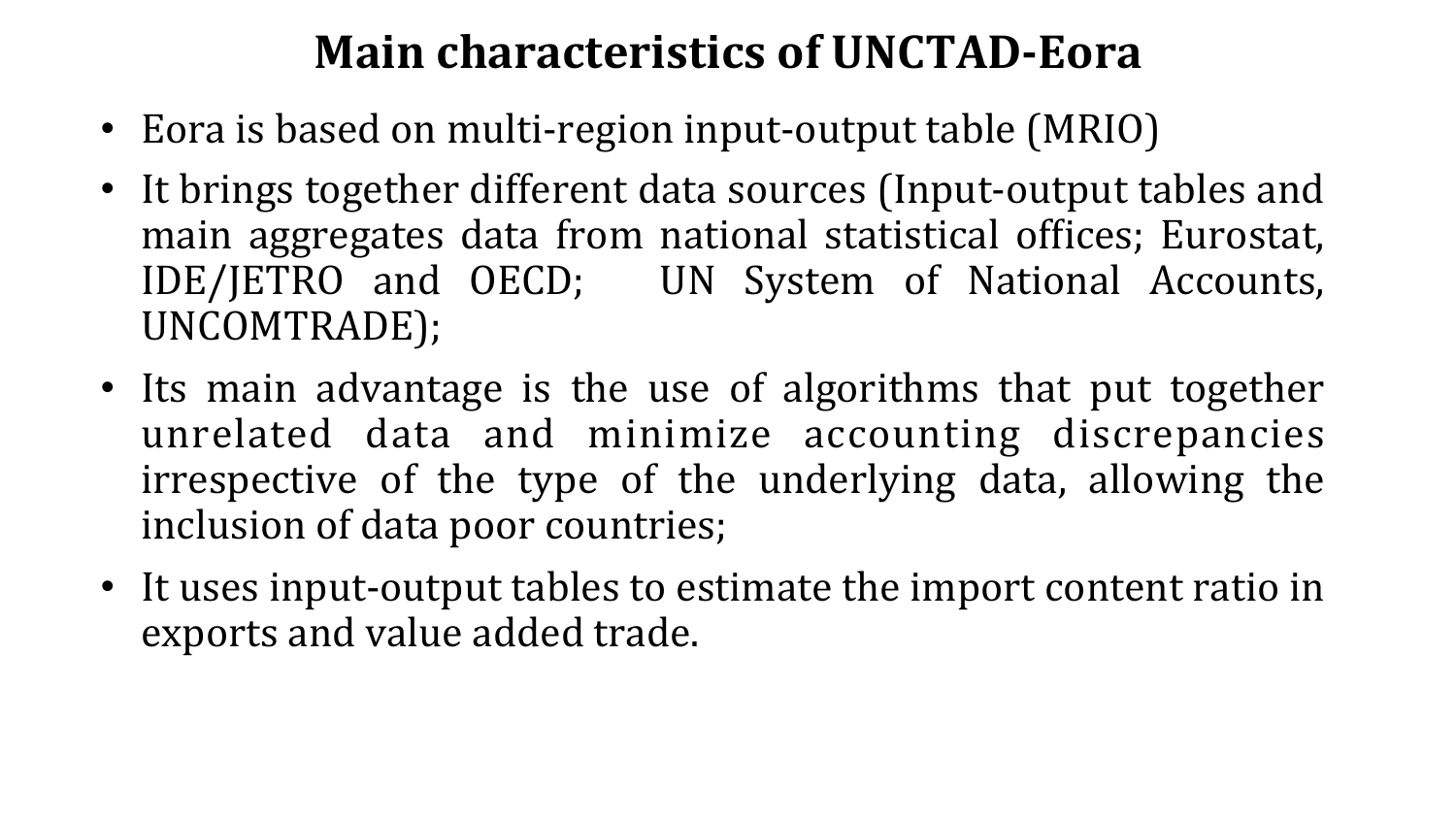#### **UNCTAD-Eora:**  how it works?

- **Rows** indicate the use of Gross Output from a particular industry in Country A or B (in grey Exports from Country A to Country B);
- **Columns** indicate the domestic and foreign share of intermediate inputs needed to produce one unit of output;
- **Value added** is the difference between the gross output produced in each country and the sum of the inputs necessary for its production.

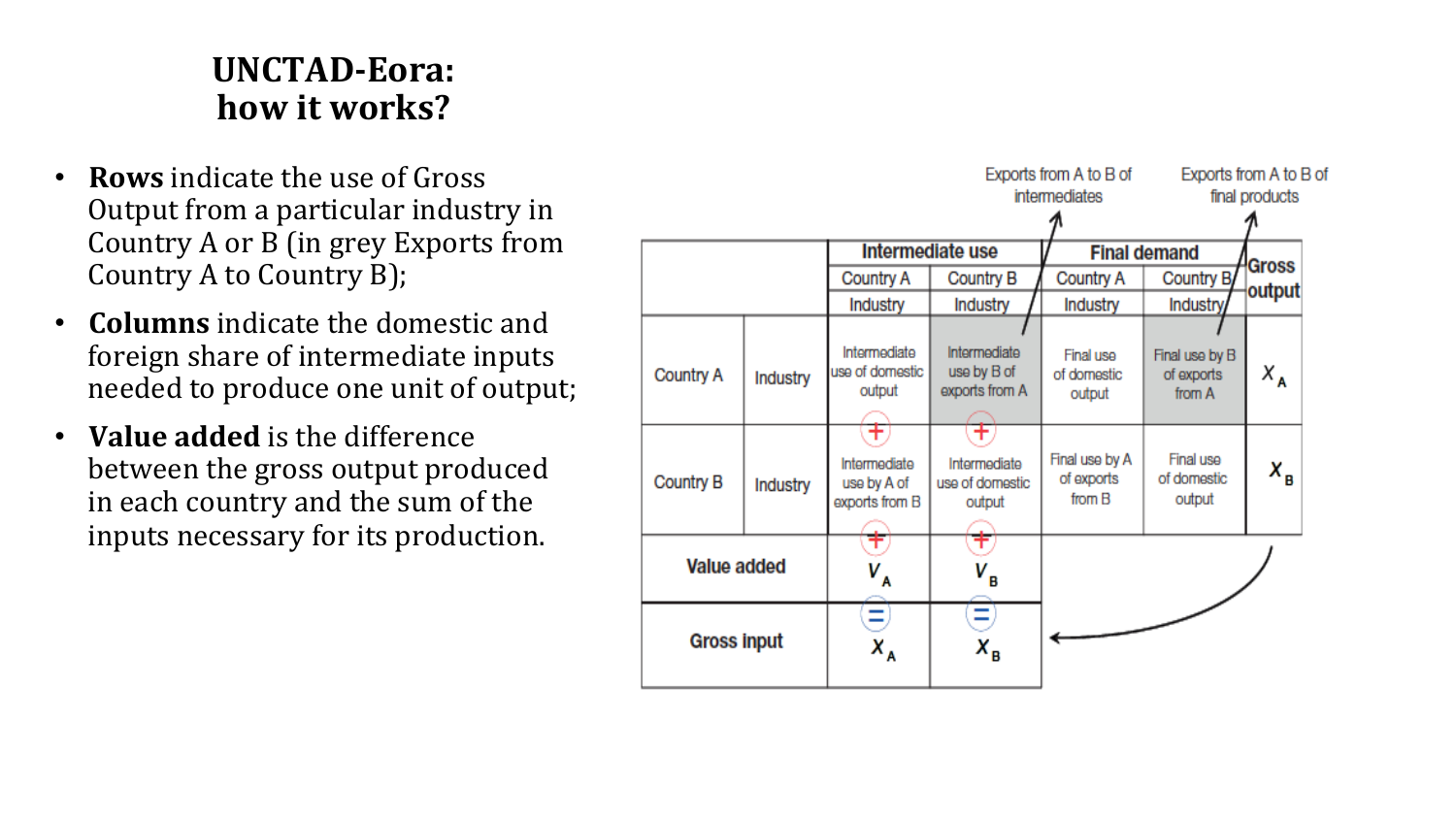## **Content of UNCTAD-Eora**

- 187 countries;
- Coverage for the period 1990-2012;
- 26-sector harmonized classification;
- Open data at www.worldmrio.com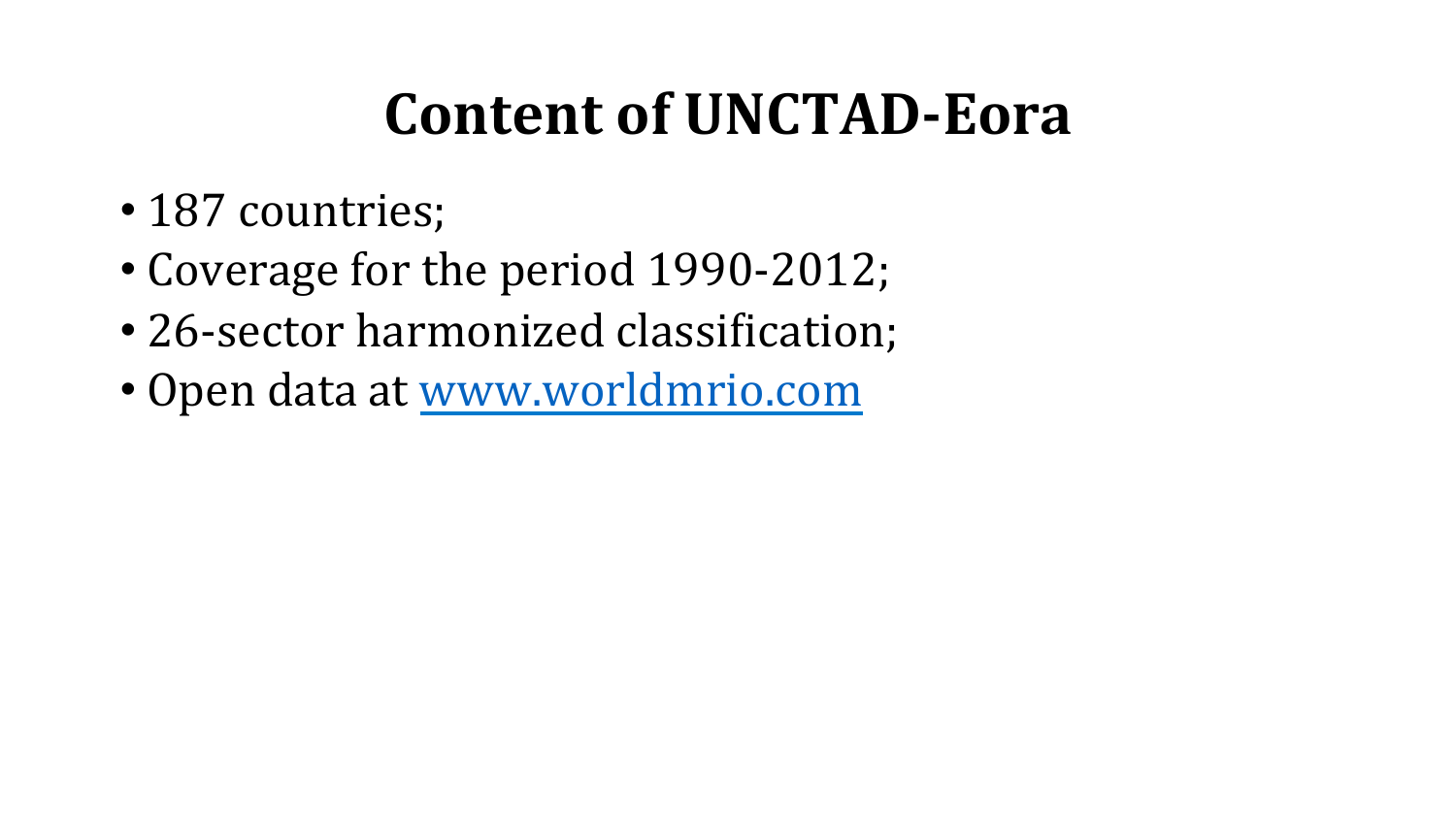## **Distance to the final demand**

- A proxy for a country's position into a GVC in a given industry *(Antras et al.*) *2012*);
	- 1 if the production of an industry is all sold in the final market;
	- $>1$  if part of the production is used as an intermediate input for producing final goods;
- The higher the value, the more *upstream is the industry;*
- Our countries are all relatively far from the final market and mainly specialized in the production of intermediate inputs in the initial phases of the production process;
- As expected, this is especially true for those countries specialized in the processing of primary resources, such as basic metals in Zambia, or wood and paper products in Cameroon

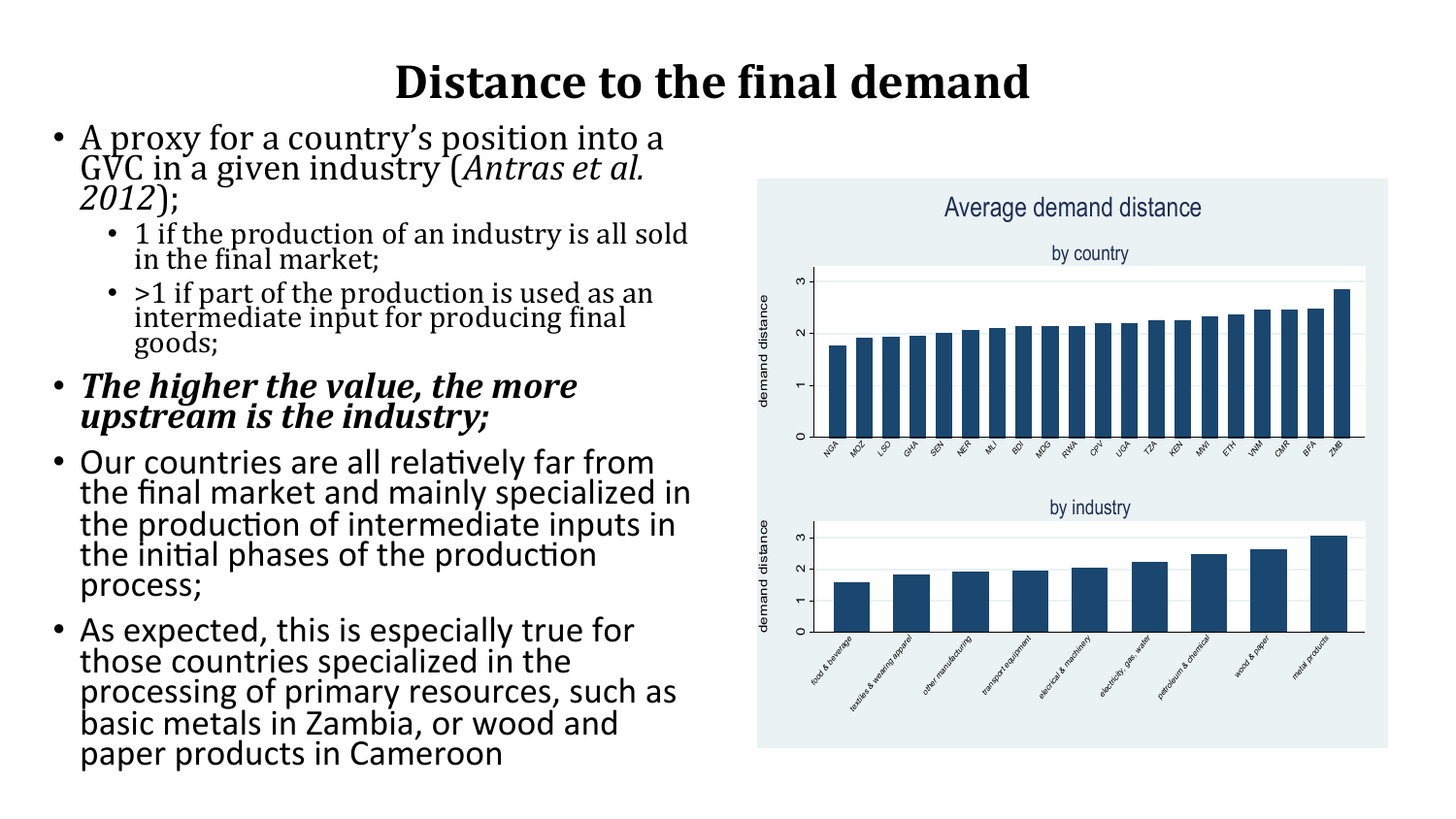## **Domestic Value Added**

#### • Share of domestic VA incorporated in the exports of any given industry:

- In relatively upstream activities, as it is often the case in SSA, low shares of foreign inputs are used in the domestic production and accordingly most of the value added is of domestic origin;
- Change over time in the share of **domestic VA** included in the exports from the host country to the home country of the foreign investor:
	- the higher the (change in the) share, the stronger is the dependence of the home country of the investor on the host market in that specific industry.

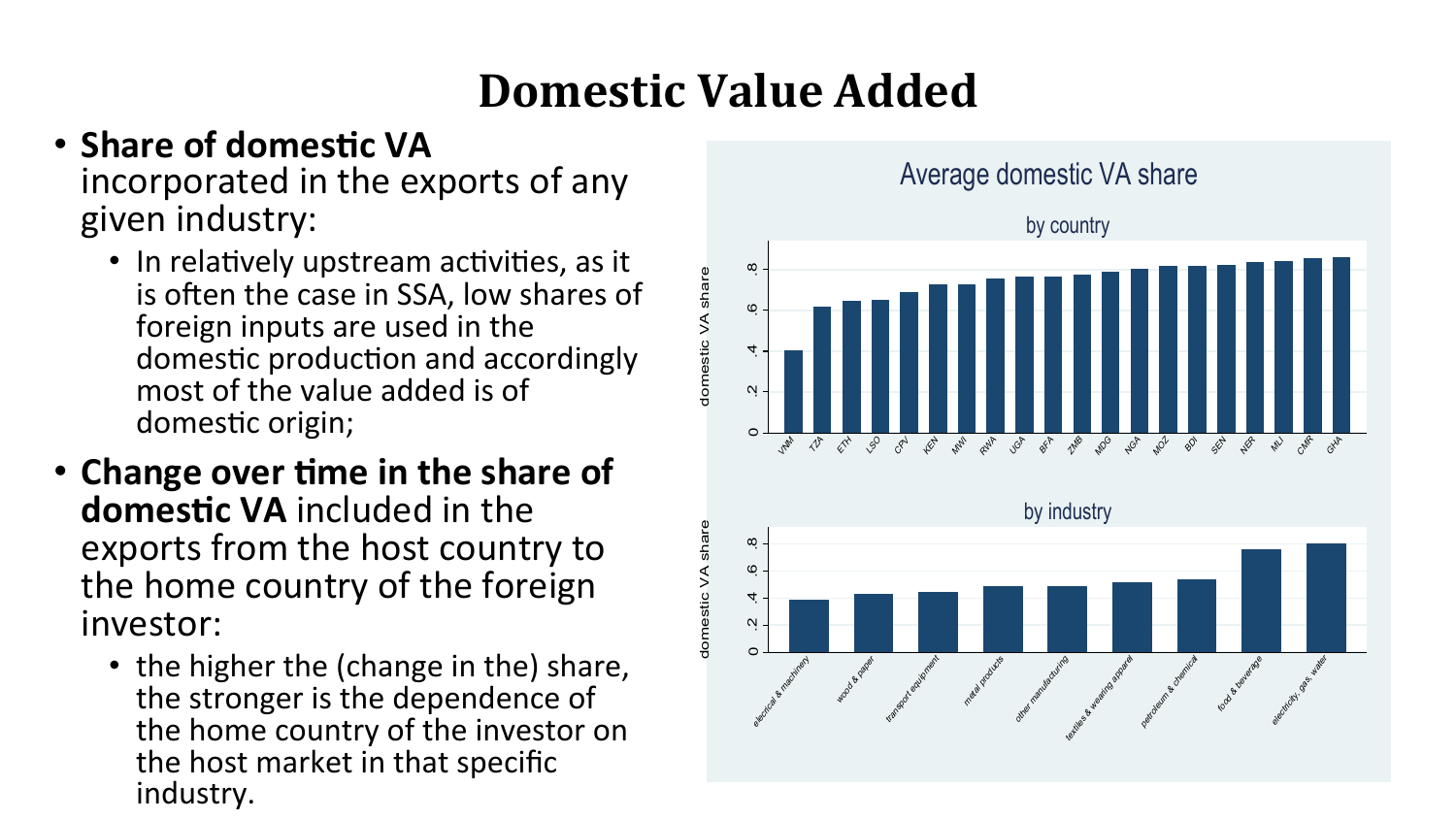## **The empirical model**

*Yi=Xi + ΣZsk + δs+ λk + γsk+ εi*

- *Yi is* the degree of local sourcing of foreign investors, measured through:
	- the *quantity* (i.e. the share of inputs that are sourced locally)
	- the *quality* of their linkages with domestic firms, which are a proxy for the *intentional* transfer of resources (or knowledge flows);
- X<sub>i</sub> are the characteristics of investors: *age, destination and motivation of the investment; type of investor; entry mode;*
- (Z<sub>i</sub>), are the GVC indicators: *DEMAND\_DISTANCE*, VA\_CHANGE and *DOMESTIC\_VA*.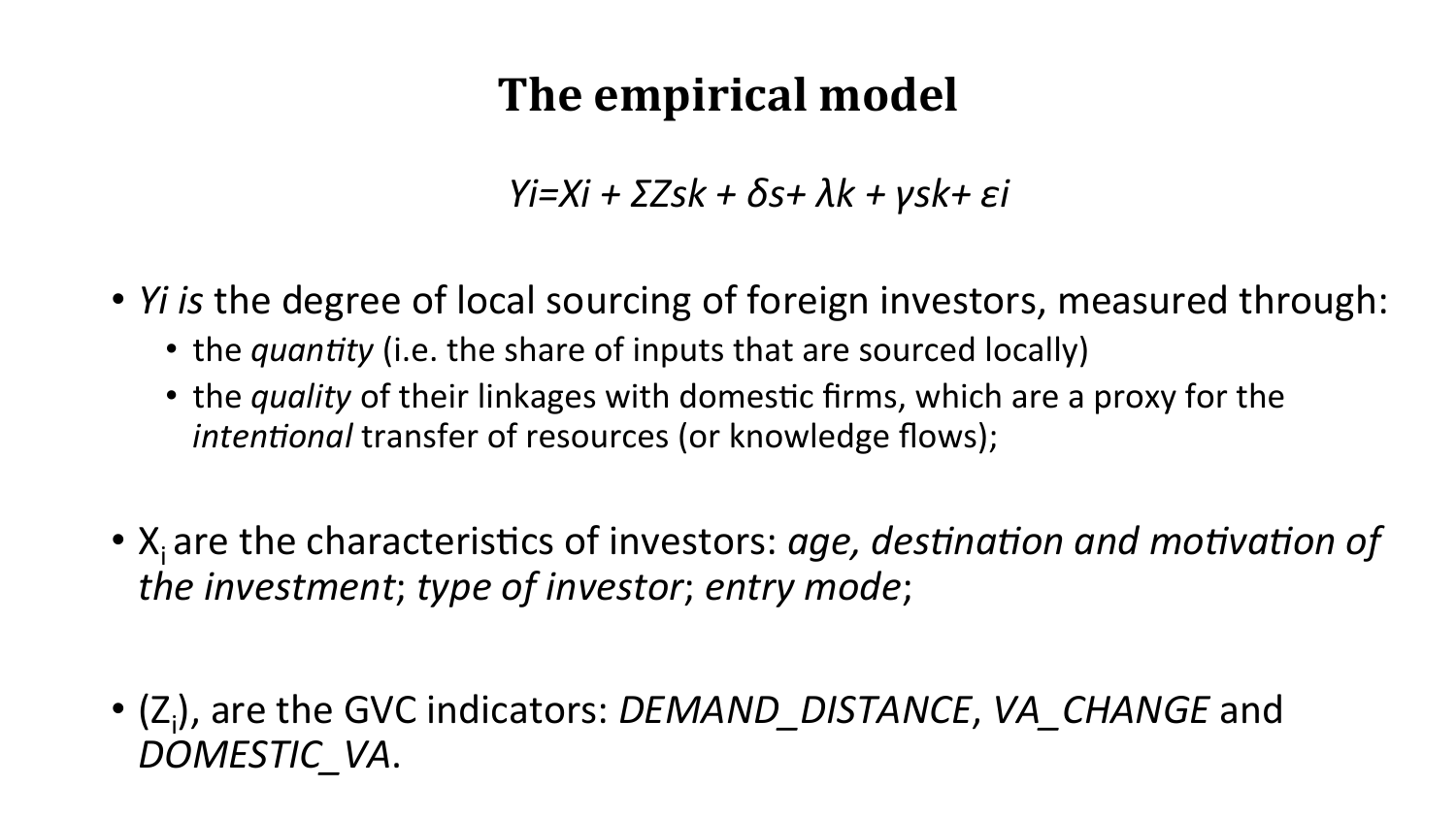## **Main preliminary findings**

- Positive relation between the distance to the final market of an industry and the share of local sourcing from foreign firms;
- This relation is negative for Vietnam, where investors' local sourcing is rather correlated with higher proximity to final demand. This means that Vietnam, *relative* to SSA, attracts more investments and local sourcing in downstream activities, considering its stronger production capacities;
- Interacting the demand distance coefficient with some characteristics of the host countries, we find that the relation is stronger in lower income countries; in countries with lower institutional quality; as well as in countries with lower access to credit.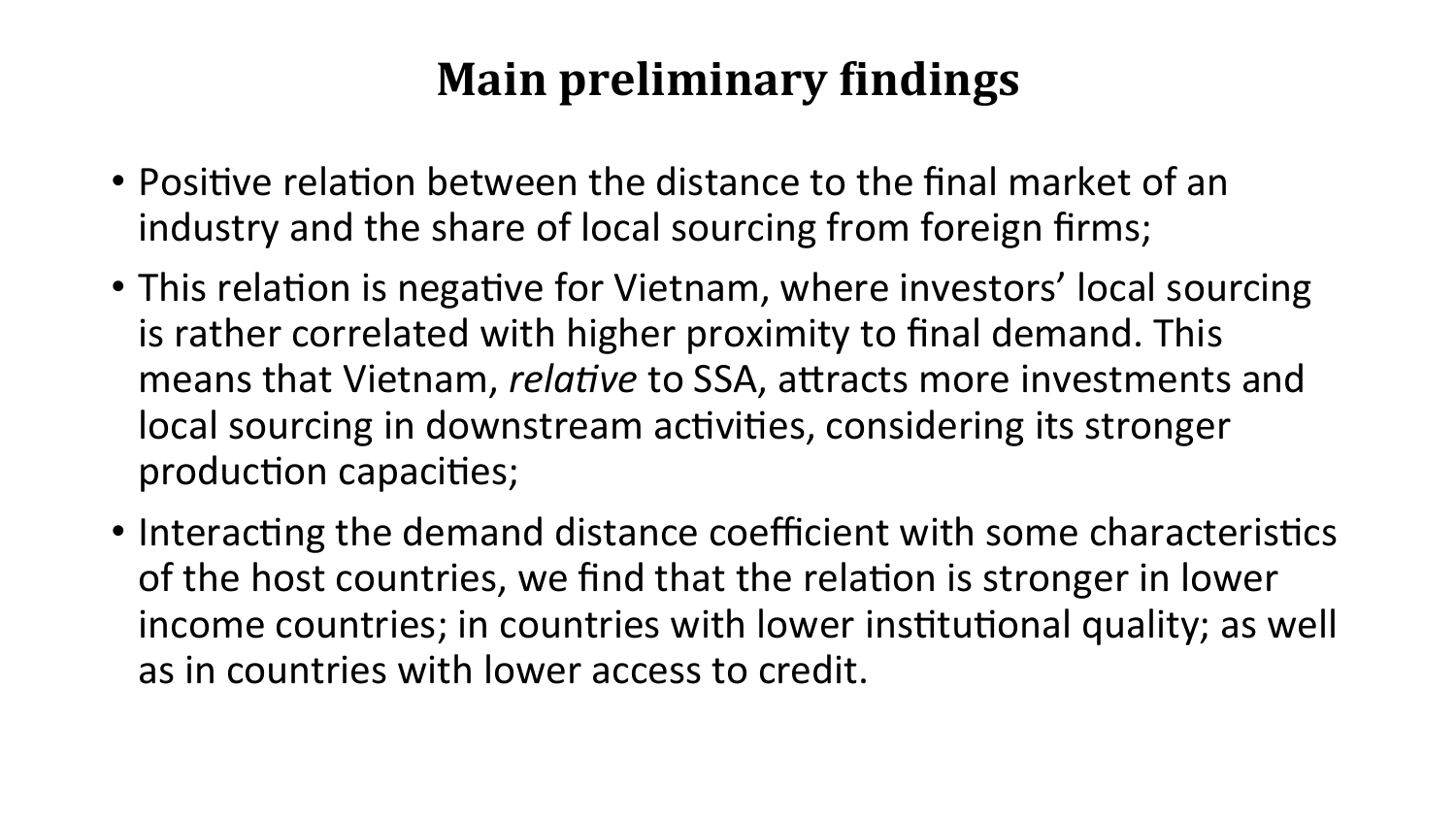# **Some preliminary conclusions**

• Quality linkages will provide insights